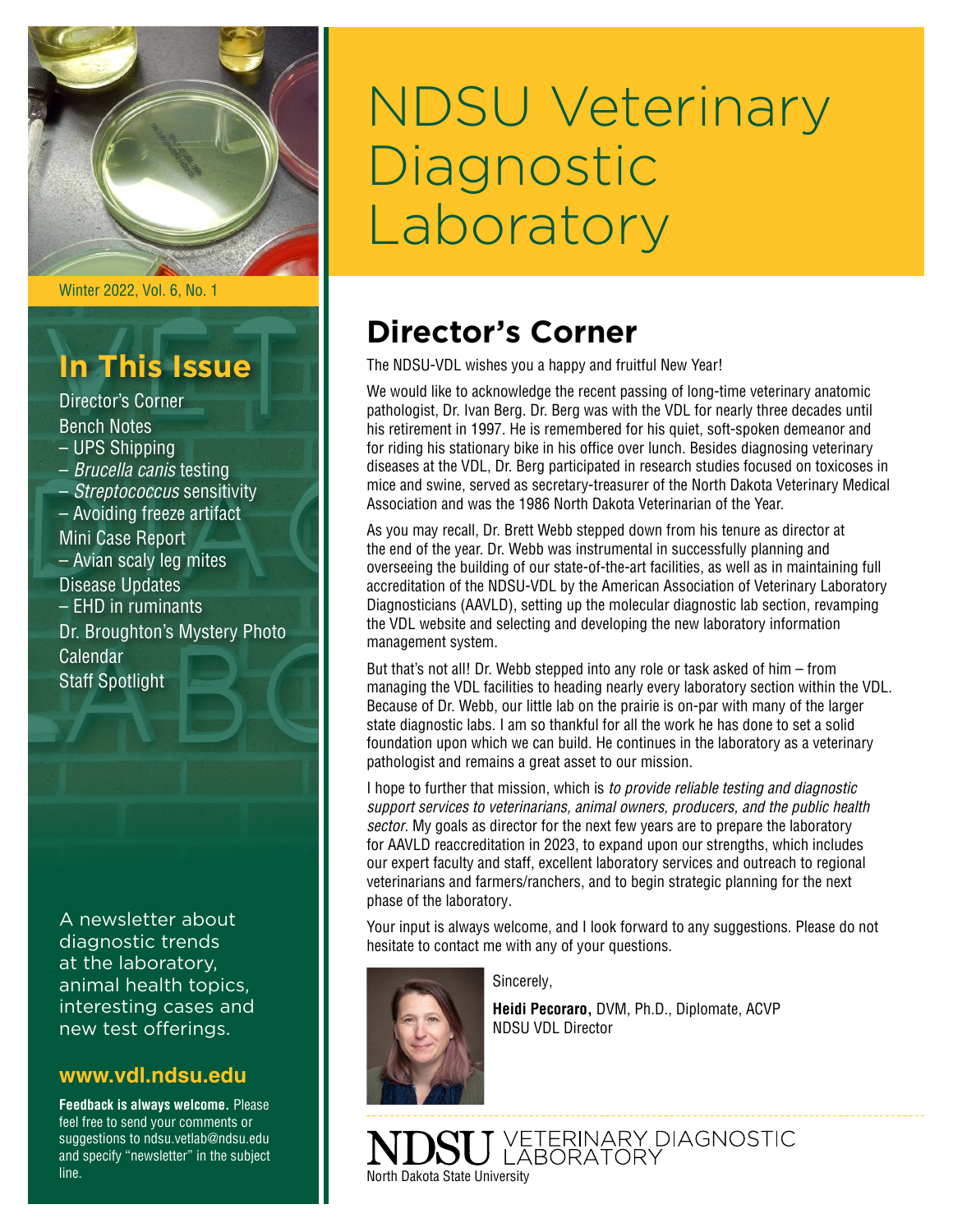# **Bench Notes**

**UPS shipping** – The discount shipping program has been restored. Please visit the shipping page at **[www.vdl.ndsu.edu/shipping/](https://www.vdl.ndsu.edu/shipping/)** for more information.

*Brucella canis* **testing** – In-house *B. canis* RSAT/2ME-RSAT testing is currently unavailable due to manufacturer supply issues. This assay will be a referral test until further notice. Please contact the laboratory with any questions on referral testing and shipping costs.

*Streptococcus* **sensitivity testing** – The NDSU-VDL will no longer routinely perform antimicrobial susceptibility testing (AST) on beta-hemolytic streptococcus species (*Streptococcus canis, S. agalactiae, S. equi* subsp. *equi, S. equi* subsp. *zooepidemicus, S. felis,* etc.). Due to the lack of resistance and predictable susceptibility of these isolates to beta-lactams (amoxicillin, amoxicillin-clavulanate, penicillin G), cephalosporins (cefpodoxime, cefovecin, ceftiofur) and trimethoprim-sulfamethoxazole, AST does not lend additional information for treatment choice. Treatment with the above antimicrobials is recommended because of increased regional resistance of these organisms to fluoroquinolones and aminoglycosides due to inappropriate first-line antimicrobial treatment. It is recommended to reserve use of fluoroquinolones and other antibiotics for treatment of multi-drug resistant organisms. AST will be offered by request from the laboratory; please contact the lab to request the additional testing, or if you have questions regarding AST.

**Avoid freeze artifact –** Winter is upon us here in the northern plains. With frigid temperatures, tissues in formalin can become frozen. Subsequent freeze artifact can severely impede evaluation of tissues and obscure important features that are necessary for an accurate diagnosis. During cold winter months with subfreezing temperatures, the addition of alcohol (isopropyl, methanol or ethanol) at a mixture of 1-part alcohol to 9-parts formalin will help prevent freeze artifact.

# **Mini Case Reports**

Dr. Quynn Steichen, NDSU-VDL veterinary anatomic pathology resident

This mini case report will focus on a common external parasite found in wild and domesticated poultry flocks.

Six chickens from the same flock, all housed together but in separate pens present to NDSU VDL for necropsy and histopathology. Grossly, all chickens have thickene skin on their shanks with protruding and enlarged scales. No other gross lesions pertaining to external parasites are appreciated.

Microscopically, the stratum corneum (surface layer of the skin) is characterized by diffuse, abundant, orthokeratotic hyperkeratosis that contains multifocal oval to elongate, 100 to 200 µm diameter clear spaces (mite tunnels). Frequently, within the mite tunnels are cross or tangential sections of an adult arthropod that is oval to elongate, approximately 200 µm in diameter, with an eosinophilic spiny chitinous exoskeleton, a hemocoel, striated muscle and focal accumulation of deeply basophilic nuclei. Mite tunnels contain scattered accumulations of brown, granular and globular material (mite feces). There are frequent intracorneal abscesses composed of viable and degenerate heterophils, eosinophilic cellular and karyorrhectic debris (necrosis).

The observed parasites are mites called *Knemidocoptes mutans*, also known as "scaly leg mite." This is a common mite found in chickens, turkeys and pheasants affecting the non-feathered skin of the legs and occasionally the comb and wattles. All stages of the life cycle are on the bird and mites are transmitted via direct contact. Mites burrow into the skin and produce tissue swelling and enlargement of scales, causing the scales to protrude. Other clinical signs associated with infestation are severe weight loss, decreased egg production and digit necrosis that predisposes to secondary bacterial and fungal pyoderma. Treatment and prevention include antiparasitic therapy, disinfection of environment and implementation of biosecurity protocols.



**FREEZE ARTIFACT. These are images from similar skin tumors. Freeze artifact is present in the image on the top, leading to tissue loss and hampering an accurate diagnosis. The image on the bottom has no freeze artifact and there are clear histologic features.**  (Photomicrographs by H. Pecoraro)



**There are scaly and crusty lesions over the non-feathered portions of the feet of an adult chicken. Microscopically, the superficial layer of skin is markedly thickened and contains 200-250 micronsized mites consistent with**  *Knemidocoptes mutans.* (Photo and photomicrograph by H. Pecoraro)

**REFERENCES** – Hinkle and Corrigan. External Parasites and Poultry Pests. In: Swayne DE, ed. Diseases of Poultry. 14<sup>th</sup> ed. WILEY Blackwell; 2020

**<sup>2</sup>** NDSU Veterinary Diagnostic Laboratory Newsletter, Winter 2022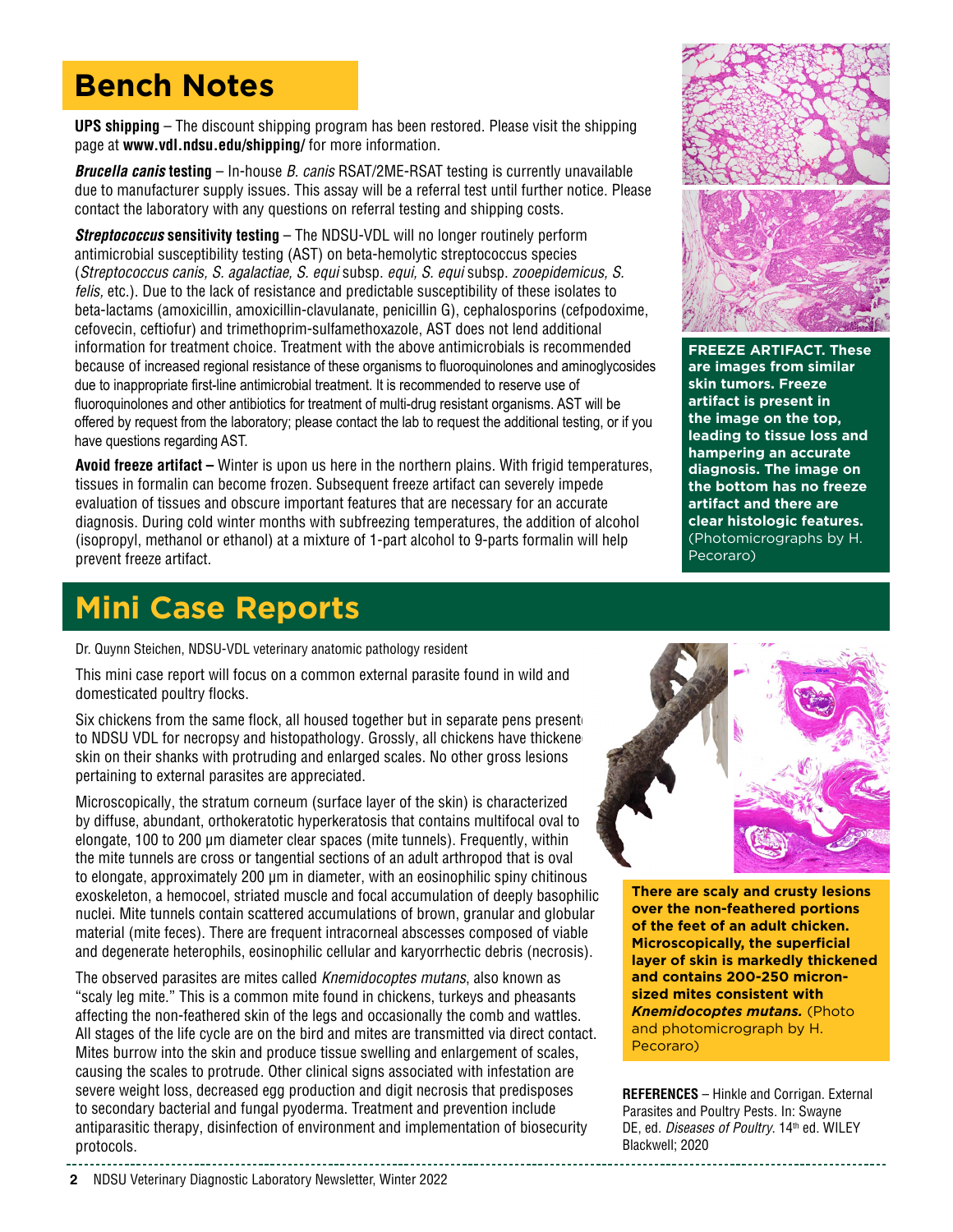### Disease Updates — **Epizootic Hemorrhagic Disease in Ruminants**

Dr. Liam Broughton, NDSU-VDL veterinary pathologist

Over the previous summer and fall there was an increase in epizootic hemorrhagic disease (EHD) cases across North Dakota affecting both wild and domestic ruminants. Cases were initially identified in our wild and farmed white tail deer (WTD) population, and as the outbreak progressed, began spilling over into our cattle and bison herds.

The purpose of this article is to provide information to our stakeholders, farmers/ranchers and veterinarians in North Dakota regarding EHD. This article will discuss general background information regarding EHD, the epidemiology of the 2021 EHD outbreak in North Dakota and end with current methods, or lack thereof, to control EHD.

EHD is a non-contagious, vector-borne viral pathogen of the genus Orbivirus. The non-contagious trait of EHD indicates that an infected animal cannot directly transmit EHD to another animal. EHD must first pass through an insect vector to cause an infection in naïve animals. This ruminant-vector cycle is how EHD is maintained in the wild over the winter. The insect vector for EHD is the biting midge (also called no-see-ums or *Culicoides sonoresnsis*), which is most active during the late summer and fall [1].

There are multiple variants of EHD, termed serotypes. These serotypes circulate in various parts of the world with serotype-2 the most common U.S. variant. Typically, EHD only causes clinical disease in WTD, though it can result in significant mortality events within deer populations. Clinical signs in WTD include rapid death, respiratory distress, excessive salivation, oral erosions, lameness, sloughing of hooves, fever, anorexia, and edema of the head and neck [2]. EHD has historically not resulted in significant clinical disease in cattle. When observed, reported clinical signs of EHD in cattle include oral and nasal ulcerations, salivation, fever, anorexia, lameness and dyspnea [2].

For the North Dakota outbreak of EHD in the summer and fall of 2021, the first diagnosed case was from a WTD on 8/23/2021, and the last detected case was in a bovid on 10/19/2021. In total, 26 of 36 cases tested for EHD at the VDL were positive during this two-month period (Table 1).

All cases for which serotype was performed were identified as serotype 2. When the location of positive EHD cases is plotted on a map, a geographic distribution of EHD cases in North Dakota emerge. All cases in which EHD were detected are from along the Missouri River. As expected, this distribution of cases closely mirrors the geographic distribution of the vector for EHD, *Culicoides sonorensis* [1].

Currently, there is no licensed vaccine for the prevention of EHD in cattle. Thus, mitigation of EHD in cattle focuses on limiting the interaction of the vector parasite with susceptible populations of animals. Techniques which have been utilized include aerial spraying of insecticides and use of animal treatments such as pour-on insecticides and long-acting insecticide imbued ear tags. Unfortunately, these methods are inefficient and use of insecticides for vector control must be performed following the label recommendations [3].

During the outbreak, many of the samples with detectable EHD were from cases of unexpected death with no other cause of death identified on postmortem examination (field necropsies) or on ancillary **Table 1: Breakdown of cases tested for EHD by species. The primary diagnostic modality utilized was qPCR to detect viral genes. Serology (AGID) was utilized to diagnose three of the eight cattle cases.**

| <b>Species</b> | <b>EHD Positive</b> | <b>EHD Negative</b> | <b>Total</b> |
|----------------|---------------------|---------------------|--------------|
| WTD            |                     | 3                   | 10           |
| Bison          |                     |                     | 5            |
| Cattle         | 8 (3 AGID)          |                     | 12           |
| Goats          |                     |                     |              |
| Sheep          |                     |                     |              |
| Elk            | 6                   |                     | 6            |
| Mule deer      |                     |                     |              |
| <b>Total</b>   | 26                  | 10                  | 36           |

**N.D. EHD MAP. Locations of cases in which EHD was detected. Each red pin (22 total pins) indicates a positive EHD case. A total of 22 out of 26 positive EHD cases provided locations of sample submission.**



diagnostics. Thus, in cases of unexpected death in ruminants during the late summer and fall in herds surrounding the Missouri River, EHD should be on the differential list.

#### **REFERENCES** —

- 1. Schmidtmann, E. T. et al. "Distribution of Culicoides sonorensis (Diptera: Ceratopogonidae) in Nebraska, South Dakota, and North Dakota: clarifying the epidemiology of bluetongue disease in the northern Great Plains region of the United States." Journal of medical entomology vol. 48,3 (2011): 634-43. doi:10.1603/me10231
- 2. Stevens, G. et al. "Review of the 2012 Epizootic Hemorrhagic Disease Outbreak in Domestic Ruminants in the United States." PloS one vol. 10,8 e0133359. 5 Aug. 2015, doi:10.1371/journal.pone.0133359
- 3. Noronha, Leela E. et al. "Perspectives on the Changing Landscape of Epizootic Hemorrhagic Disease Virus Control." Viruses vol. 13,11 2268. 12 Nov. 2021, doi:10.3390/v13112268